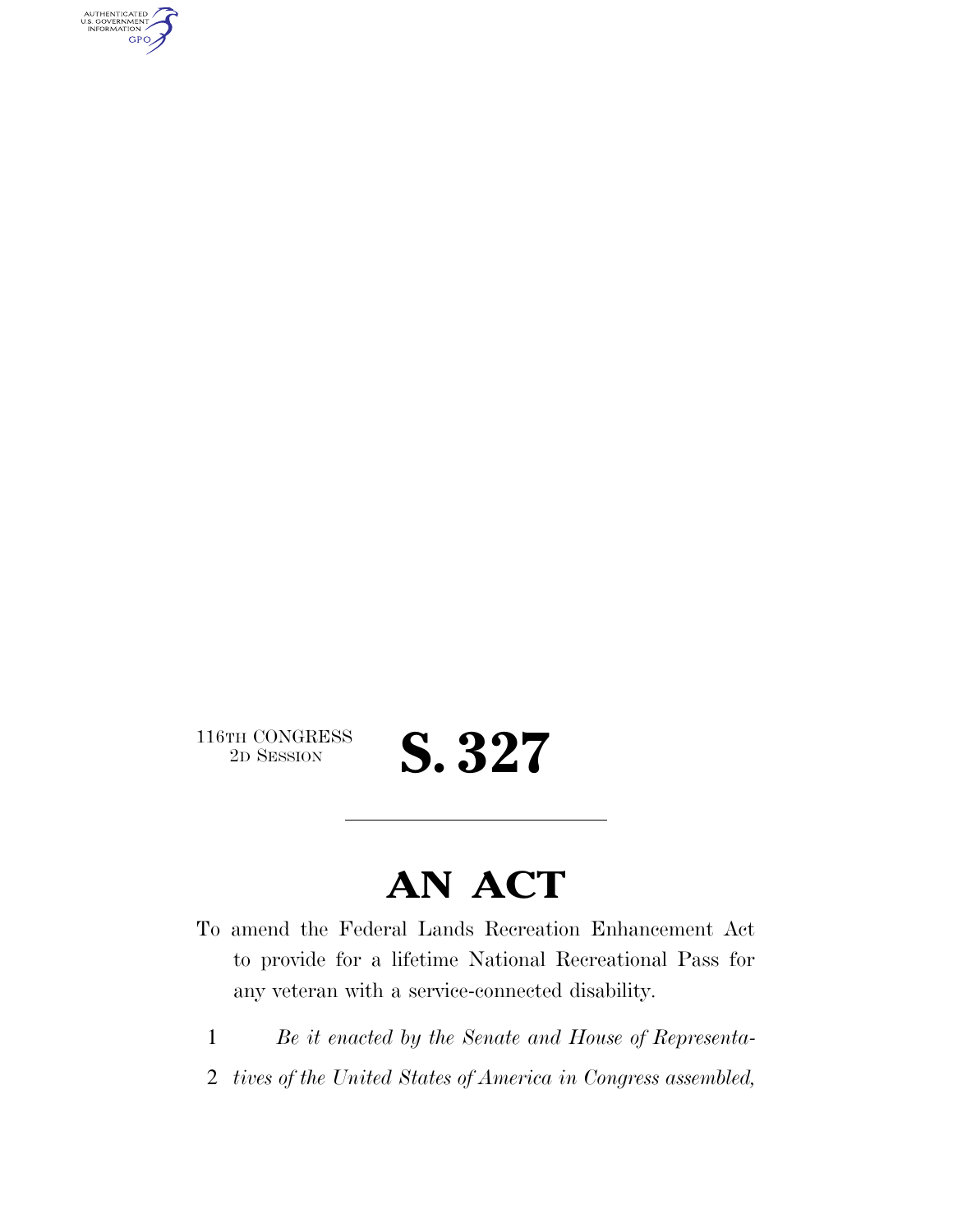## **SECTION 1. SHORT TITLE.**

 This Act may be cited as the ''Wounded Veterans Recreation Act''.

## **SEC. 2. NATIONAL RECREATIONAL PASSES FOR DISABLED VETERANS.**

 Section 805(b) of the Federal Lands Recreation En- hancement Act (16 U.S.C. 6804(b)) is amended by strik-ing paragraph (2) and inserting the following:

9 "(2) DISABILITY DISCOUNT.—The Secretary shall make the National Parks and Federal Rec- reational Lands Pass available, without charge and for the lifetime of the passholder, to the following:

 ''(A) Any United States citizen or person domiciled in the United States who has been medically determined to be permanently dis- abled, within the meaning of the term 'dis- ability' under section 3 of the Americans with Disabilities Act of 1990 (42 U.S.C. 12102), if the citizen or person provides adequate proof of the disability and such citizenship or residency.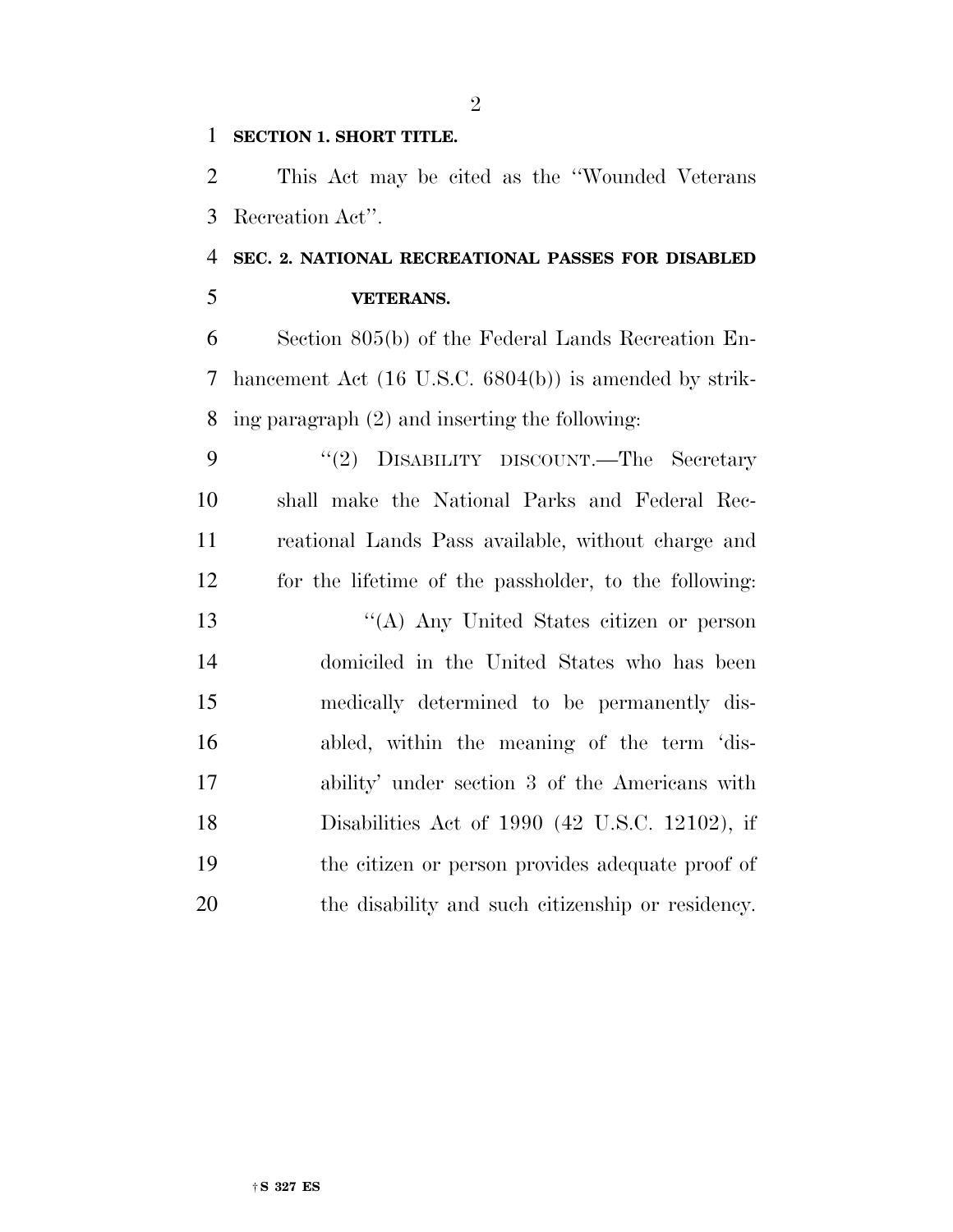1 ''(B) Any veteran who has been found to 2 have a service-connected disability under title 3 38, United States Code.''.

Passed the Senate June 22, 2020.

Attest:

*Secretary.*